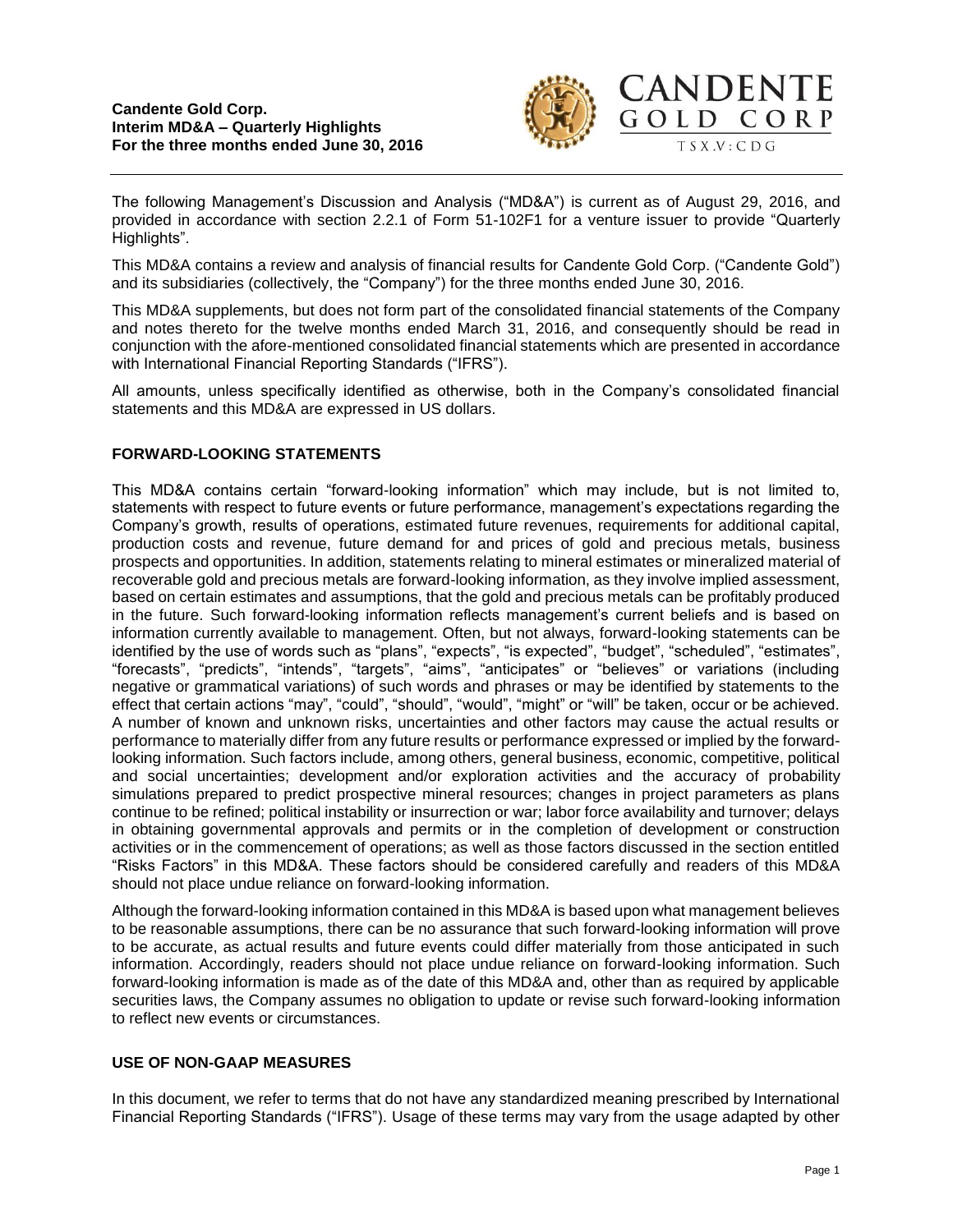

companies and cannot be reconciled to comparable terms in the issuer's, consolidated financial statements for the twelve months ended March 31, 2016.

In this document and in the Company's consolidated financial statements, unless otherwise noted, all financial data is prepared in accordance with IFRS.

## **BUSINESS OVERVIEW**

The Company is principally engaged in the exploration and development of mineral properties in Mexico and Peru. The Company is in the exploration stage as its properties have not yet reached commercial production and none of its properties is beyond the preliminary exploration stage. All work presently planned by the Company is directed at defining mineralization and increasing understanding of the characteristics of, and economics of, that mineralization.

**Matters in prior periods related to the ongoing development of the various projects have been disclosed in previous MD&A filed on SEDAR.** 

## **Mexico**

## *El Oro Property*

The Company's principal asset is the El Oro gold-silver property located in the states of Mexico and Michoacan, Mexico ("El Oro Property"). As of the date of this MD&A, the Company holds a 70% interest in the El Oro Property, with the remaining 30% held by a wholly-owned subsidiary of Goldcorp Inc.

Management has been reviewing all previous exploration results on the project and re-focusing targets for future exploration. One key area is the border area of historical Esperanza and Mexico Mines where several high grade gold-silver intersections in several veins and structures were intersected by previous drilling by the Company. Since this area was drilled, a structural study identified northeasterly controls to high grades which fits the nature of this border zone. Future drilling will target this border area as well as 31 other recently identified exploration targets.

In addition to the El Oro Property, the Company has the right to process several tailings deposits left from pre-1930s milling of ores from the Mexican Mine in the El Oro District ("Tailings Project"). The Company has been evaluating the potential for the historic tailings to generate near-term cash flow. These tailings have had extensive historic assessments including drill testing and metallurgical test work. One of these, the Mexico Mine Tailings deposit, lies within the town of El Oro and is adjacent to existing road access, power and water services.

Studies by the Company have determined that the Mexico Mine Tailings contain an Inferred Resource\* of 1,267,400 Tonnes grading 2.94 Au g/t, 75.12 Ag g/t containing 119,900 ounces of gold and 3,061,200 ounces of silver.

\*Note: Mineral Resources are not Mineral Reserves and do not have demonstrated economic viability. All figures have been rounded to reflect the accuracy of the estimate. For more information see "National Instrument 43-101 Technical Report on the Inferred Mineral Resource Estimate of the Mexico Mine Tailings" prepared by Nadia Caira, P.Geo. and Allan Reeves, P.Geo., dated August 25, 2014 with an effective date of July 8, 2014 (the "Technical Report") available at www.sedar.com.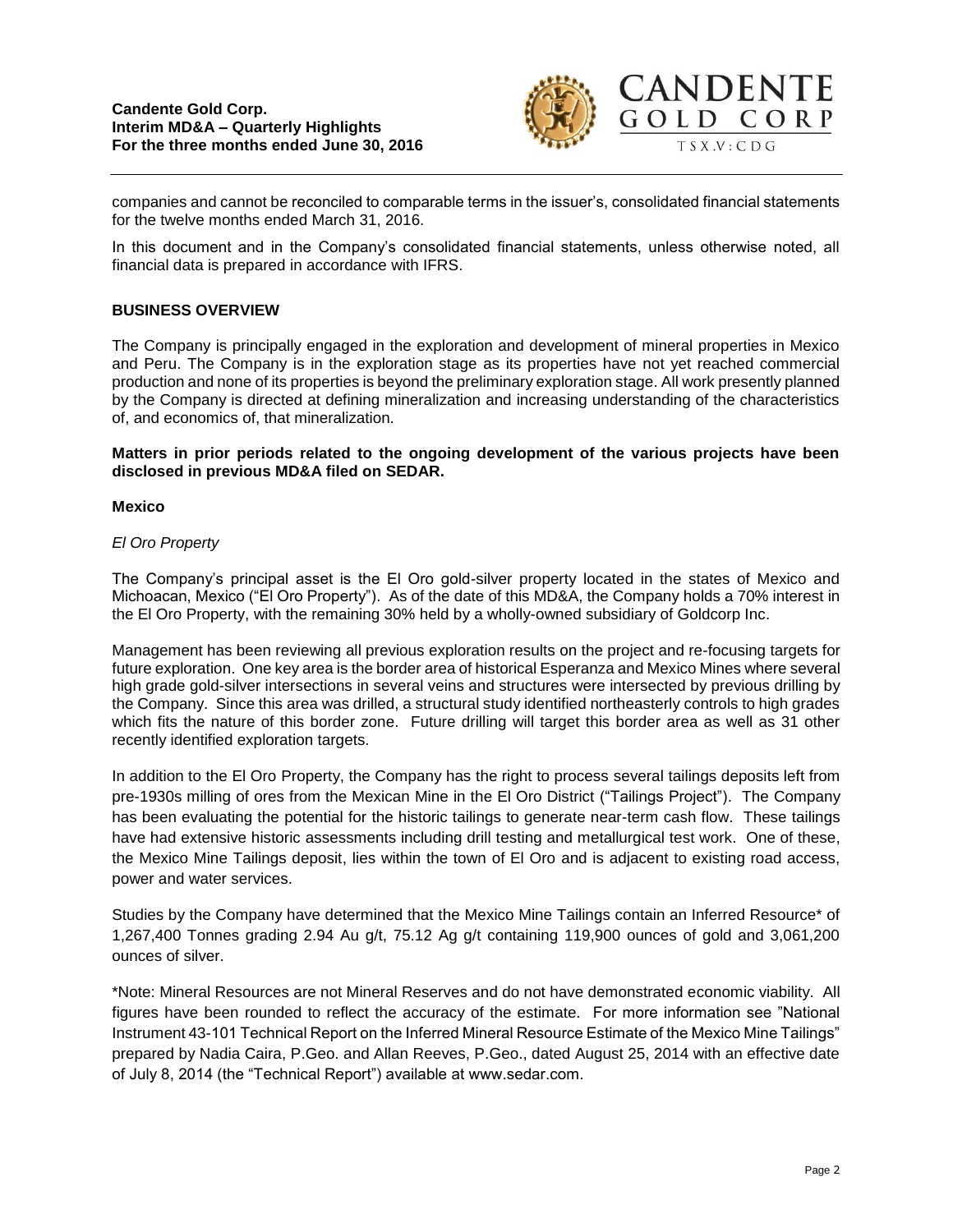

In March of 2016 the Company signed an Option Agreement with Sun River Gold, which gives Sun River Gold the right to earn a 51% interest in the Tailings Project by:

- 1. Making payments of \$30,000 on signing and \$3,000 each month subsequently to the first 3 months.
- 2. To demonstrate a technically viable process for treatment of Mexico Mine Tailings, which achieves an Internal Rate of Return ("IRR") that meets Company management criteria for development. Upon achieving satisfactory results the Company and Sun River Gold will form a joint venture whereby the Company will hold 49% and Sun River Gold will hold 51% of Candente Gold Mexico Jales (BVI) Ltd., an entity wholly owned by the Company which owns Minera CCM El Oro Jales S.A. de C.V., the entity that entered into the work contract with the Municipality of El Oro to process the Tailings Project. The joint venture would reclaim and treat the Mexico Mine Tailings, as well as other potentially economically treatable tailings material, which the Company has the right to process in the El Oro District of Mexico.

The Company continues evaluation work with Sun River Gold, especially metallurgical test work to ascertain gold and silver recoveries and potential economic viability of tailings reclamation and reprocessing with the objective of producing a compliant NI 43-101 report.

## *Peru*

As at June 30, 2016, the Company has maintained in good standing a portion of the Tres Marias and Lunahuana properties. These properties are early-stage gold and gold-silver exploration projects in Peru.

## **QUARTERLY HIGHLIGHTS**

## *Financial Condition*

The Company ended the quarter with cash and equivalents of \$29,484, an increase of \$19,923 over the prior quarter, primarily driven by a recovery of value added tax from the Mexican authorities.

## *Financial Performance*

Net loss for the quarter was \$4 which comprised primarily of general and administrative expenses that were non-cash. Compared to the same period year-over-year, net loss was reduced by \$1,351,128. This significant difference was due to the fact that the Company incurred an impairment of unproven mineral right interest in the three months ended June 30, 2015 which was a non-recurring expense as well, during the three month period ended June 30, 2016 management forgave fees owed to them in the amount of \$171,518.

## *Cash Flows*

Net cash used in operating activities decreased year-over-year for the reporting period by \$124,947 which reflects management's continued efforts to reduce cash costs. The Company recovered value added tax of \$29,230 during the quarter.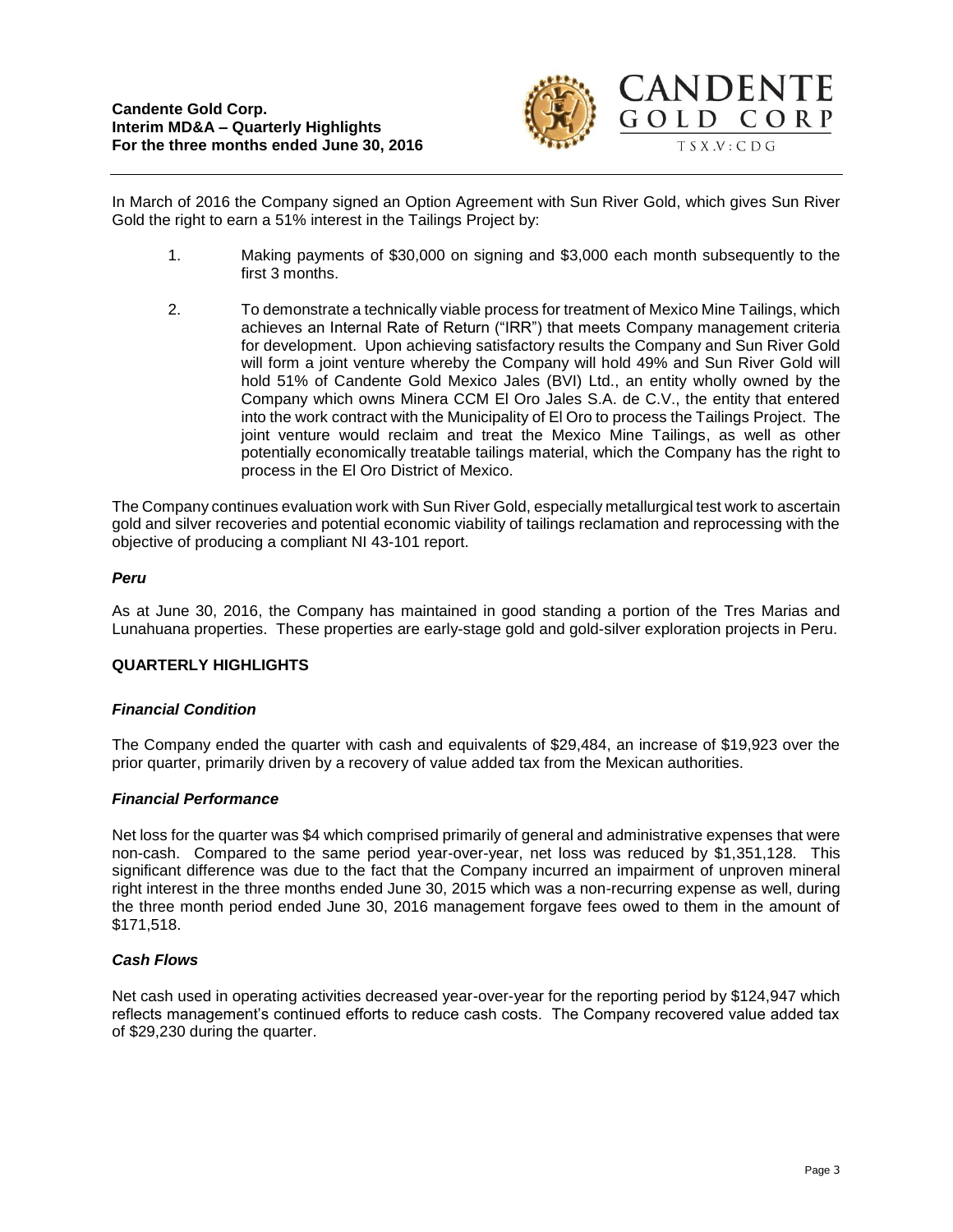

## *Liquidity and Capital Resources*

Working capital is negative \$1,065,395 which includes \$752,609 in amounts due to related parties which primarily consists of payables due to Candente Copper Corp., a company with shared administrative expenses, common directors and management.

The Company anticipates that during the next year, a substantial portion of available capital resources will be used to pay trade payables and accrued liabilities and commitments related to ongoing exploration activities in Mexico and Peru. The Company anticipates the future need to raise additional capital to further project development in Mexico and Peru as well as receive continued vendor support.

The Company does not generate cash flows from operations and accordingly, the Company will need to raise additional funds by entering into a joint venture agreement or through the issuance of securities or resource secured debt. Although, the Company has been successful in raising funds in the past there can be no assurance that the Company will be able to raise sufficient funds in the future, in which case the Company may be unable to meet obligations in the normal course of business. These factors may cast significant doubt regarding the Company's ability to continue as a going concern. Should the Company be unable to discharge liabilities in the normal course of business, the net realizable value of the Company's assets may be materially less than amounts on the statement of financial position.

On August 12, 2016, the Company completed its non-brokered private placement ("Private Placement") launched on July 11, 2016 (News Releases No. 056 and 057) raising total proceeds of CDN\$500,000.

The Private Placement comprised of the sale of 10,000,000 units ("Units") at a price of CDN\$0.05 with each Unit consisting of one common share of the Company and one half-share purchase warrant ("Warrant"). Each full warrant will be exercisable for one additional share of the Company's common stock for two years at a conversion price of CDN\$0.10, subject to an acceleration provision triggered if at any time after November 30, 2016, the Company's common shares have a closing price on the TSX Venture Exchange at or above a price of CDN\$0.20 per share for a period of 10 consecutive trading days. A total of 5,000,000 Warrants were issued pursuant to the Private Placement as part of the Units.

Joanne Freeze, President, CEO and a director of the Company, and Paul H. Barry, Chairman of the Board and a director of the Company, collectively, subscribed for 915,000 Units or 9.15% of Units sold pursuant to the Private Placement, which in total value would represent less than 25% of Candente Gold's market capitalization.

# **COMMITMENTS AND CONTINGENCIES**

Company has no material or significant commitments or contingencies.

## **RELATED PARTY TRANSACTIONS**

Related parties consist of companies owned by executive officers and directors. The following is a list of the related parties that the Company enters into trading transactions with:

- Ridley Rocks Inc. Management and exploration fees
- SW Project Management Project management and exploration fees
- Michael Thicke Geological Consulting Inc. Exploration fees
- Candente Copper Corp. shared administrative expenses with a Company related by directors and management in common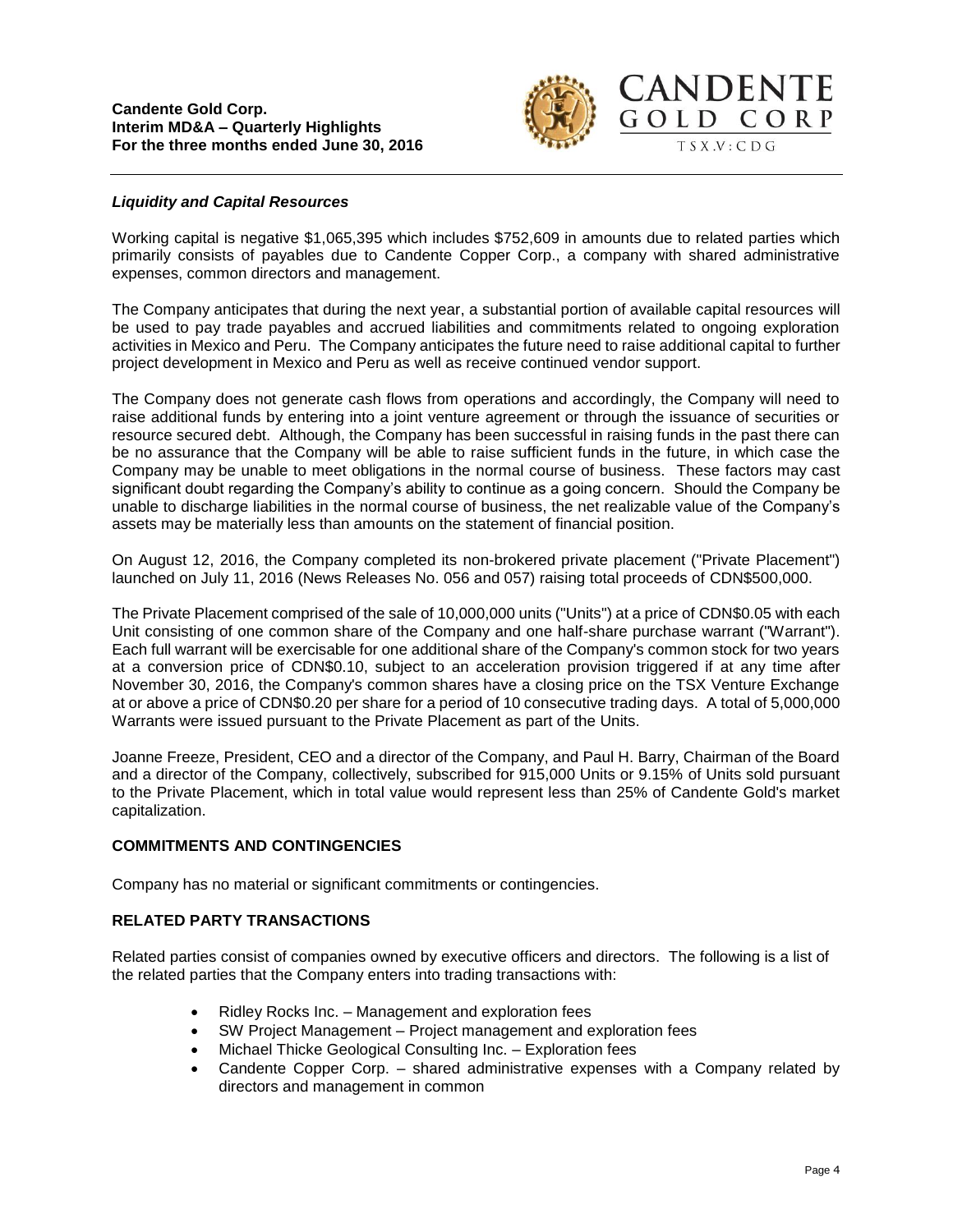## **Candente Gold Corp. Interim MD&A – Quarterly Highlights For the three months ended June 30, 2016**



The Company incurred the following fees and expenses in the normal course of operations for key management personnel for the three months ended June 30, 2016 and 2015. Expenses have been measured at the exchange amount that is determined on a cost recovery basis.

| Three months ended                              |               |         |               |        |
|-------------------------------------------------|---------------|---------|---------------|--------|
|                                                 | June 30, 2016 |         | June 30, 2015 |        |
| Salaries and management and exploration<br>fees |               | 29,886  |               | 32,040 |
| Share-based payment                             |               | 124.939 |               | 5,530  |
|                                                 |               | 154.825 |               | 37,570 |

Share-based payments are the fair value of options expensed to directors and key management personnel during the three months ended June 30, 2016.

Company does not remunerate directors of the Company unless market capitalization is greater than \$75 million. During the three months ended June 30, 2016, the Company paid \$nil in directors fees (2015 - \$nil).

## **Balance owing**

Amounts due to related parties are unsecured, non-interest bearing and due on demand. Accounts payable at June 30, 2016 included approximately \$169,003 (March 31, 2016 - \$308,510) owing to directors and officers and \$583,606 (March 31, 2016 - \$580,902) owing to Candente Copper Corp., a shareholder of the Company. During the three month period ended June 30, 2016 management forgave fees owed to them in the amount of \$171,518.

# **DISCLOSURES**

## *Additional Information as specified by National Instrument 51-102*

Additional information, including the Company's most recent Annual Information Form, is available on SEDAR at [http://www.sedar.com](http://www.sedar.com/)

## *Venture Issuer Without Significant Revenue*

This MD&A supports information disclosed in the Company's financial statements. More information regarding the Company's mineral right interests can be found under Note 3 of the Company's financial statements for the current reporting period.

## *Internal Controls Over Financial Reporting ("ICFR")*

There were no changes in the Company's internal control over financial reporting during the period from March 31, 2016 to June 30, 2016 that have materially affected, or are reasonably likely to affect, the Company's internal control over financial reporting.